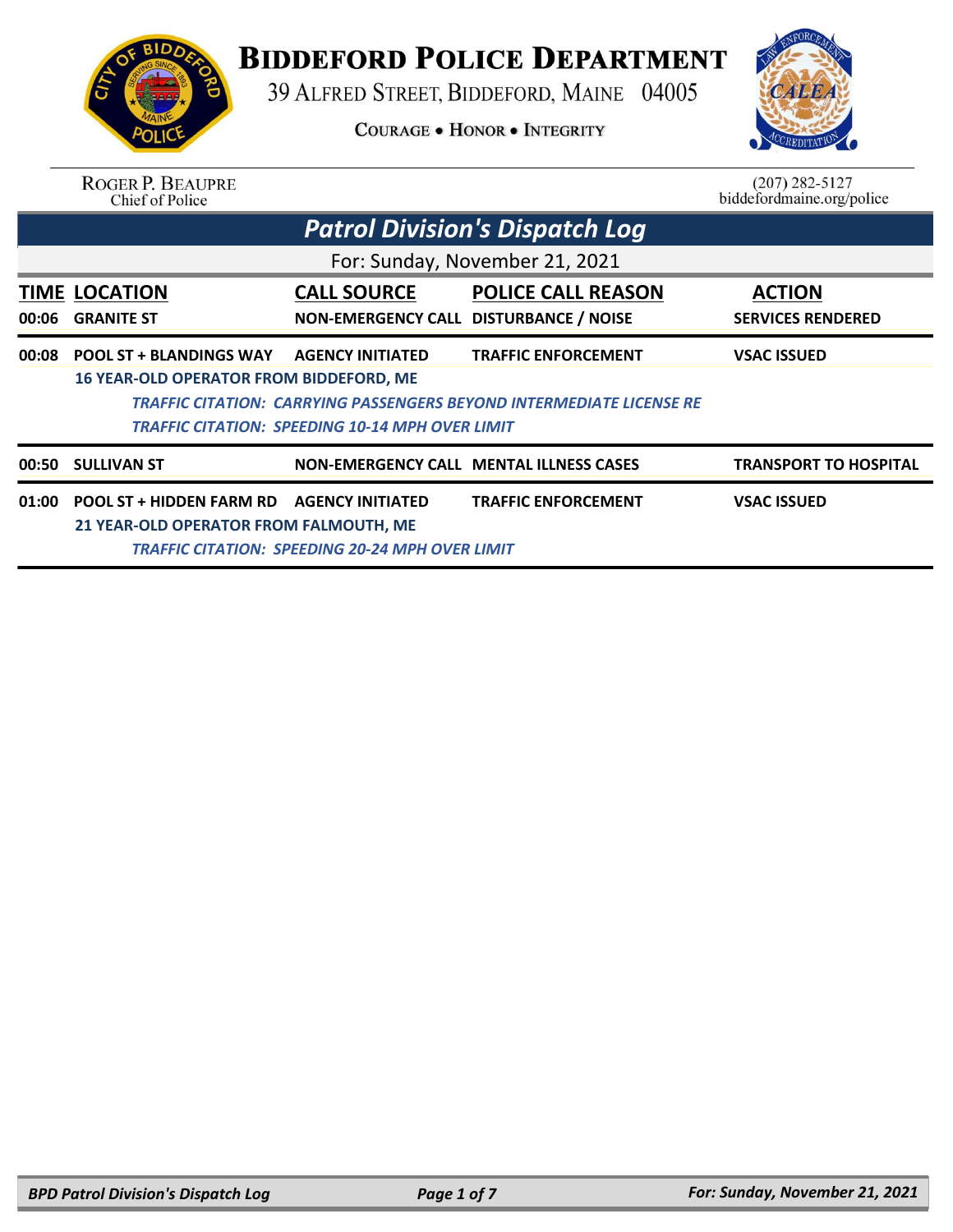| <b>TIME LOCATION</b><br>01:32 HILLS BEACH RD                     |                                                         | <b>CALL SOURCE POLICE CALL REASON</b><br>NON-EMERGENCY CALL LIQUOR LAW VIOLATION | <b>ACTION</b><br><b>SUMMONS ISSUED</b> |  |  |
|------------------------------------------------------------------|---------------------------------------------------------|----------------------------------------------------------------------------------|----------------------------------------|--|--|
| DEFENDANT: ALANNA MCCORMICK  AGE: 20  RESIDENT OF: STOUGHTON, MA |                                                         |                                                                                  |                                        |  |  |
| <b>CHARGE: MINOR CONSUMING LIQUOR</b>                            |                                                         |                                                                                  |                                        |  |  |
|                                                                  |                                                         | DEFENDANT: ALEXA JUNE GRAMSTORFF  AGE: 20  RESIDENT OF: CHESTER, NH              |                                        |  |  |
| <b>CHARGE: MINOR CONSUMING LIQUOR</b>                            |                                                         |                                                                                  |                                        |  |  |
|                                                                  |                                                         | DEFENDANT: CAITLYNN ROSARIA BURKE  AGE: 19  RESIDENT OF: SALEM, MA               |                                        |  |  |
| <b>CHARGE: MINOR CONSUMING LIQUOR</b>                            |                                                         |                                                                                  |                                        |  |  |
| DEFENDANT: COLE IRVING  AGE: 18  RESIDENT OF: BELCHERTOWN, MA    |                                                         |                                                                                  |                                        |  |  |
| <b>CHARGE: MINOR CONSUMING LIQUOR</b>                            |                                                         |                                                                                  |                                        |  |  |
|                                                                  | <b>CHARGE: ALLOW MINOR TO POSSESS OR CONSUME LIQUOR</b> |                                                                                  |                                        |  |  |
| DEFENDANT: GAVIN T TANIS  AGE: 20  RESIDENT OF: GLENBURN, ME     |                                                         |                                                                                  |                                        |  |  |
| <b>CHARGE: MINOR CONSUMING LIQUOR</b>                            |                                                         |                                                                                  |                                        |  |  |
|                                                                  |                                                         | DEFENDANT: GRACE ELIZABETH WARGO  AGE: 19  RESIDENT OF: NIANTIC, CT              |                                        |  |  |
| <b>CHARGE: MINOR CONSUMING LIQUOR</b>                            |                                                         |                                                                                  |                                        |  |  |
| DEFENDANT: HANNAH AMYOT  AGE: 18  RESIDENT OF: WESTFIELD, VT     |                                                         |                                                                                  |                                        |  |  |
| <b>CHARGE: MINOR CONSUMING LIQUOR</b>                            |                                                         |                                                                                  |                                        |  |  |
| DEFENDANT: JOHN MAHONEY  AGE: 21  RESIDENT OF: COHASSET, MA      |                                                         |                                                                                  |                                        |  |  |
|                                                                  | <b>CHARGE: ALLOW MINOR TO POSSESS OR CONSUME LIQUOR</b> |                                                                                  |                                        |  |  |
| DEFENDANT: JULIANN LAPIERRE  AGE: 19  RESIDENT OF: WINSLOW, ME   |                                                         |                                                                                  |                                        |  |  |
| <b>CHARGE: MINOR CONSUMING LIQUOR</b>                            |                                                         |                                                                                  |                                        |  |  |
| DEFENDANT: JULIANNA TRACEY  AGE: 19  RESIDENT OF: QUINCY, MA     |                                                         |                                                                                  |                                        |  |  |
| <b>CHARGE: MINOR CONSUMING LIQUOR</b>                            |                                                         |                                                                                  |                                        |  |  |
| DEFENDANT: KEVIN STOLKI  AGE: 20  RESIDENT OF: CHELMSFORD, MA    |                                                         |                                                                                  |                                        |  |  |
| <b>CHARGE: MINOR CONSUMING LIQUOR</b>                            |                                                         |                                                                                  |                                        |  |  |
| DEFENDANT: KYLE PRIOR  AGE: 21  RESIDENT OF: HARTLAND, VT        |                                                         |                                                                                  |                                        |  |  |
|                                                                  | <b>CHARGE: ALLOW MINOR TO POSSESS OR CONSUME LIQUOR</b> |                                                                                  |                                        |  |  |
|                                                                  |                                                         | DEFENDANT: MADISON SCAMMELL  AGE: 18  RESIDENT OF: SCARBOROUGH, ME               |                                        |  |  |
| <b>CHARGE: MINOR CONSUMING LIQUOR</b>                            |                                                         |                                                                                  |                                        |  |  |
| DEFENDANT: MARISSA VIOLA  AGE: 18  RESIDENT OF: NORFOLK, MA      |                                                         |                                                                                  |                                        |  |  |
| <b>CHARGE: MINOR CONSUMING LIQUOR</b>                            |                                                         |                                                                                  |                                        |  |  |
|                                                                  |                                                         | DEFENDANT: MATTHEW DEYETTE  AGE: 21  RESIDENT OF: WYNANTSKILL, NY                |                                        |  |  |
|                                                                  | <b>CHARGE: ALLOW MINOR TO POSSESS OR CONSUME LIQUOR</b> |                                                                                  |                                        |  |  |
| DEFENDANT: MORGAN PAIVA  AGE: 18  RESIDENT OF: DARTMOUTH, MA     |                                                         |                                                                                  |                                        |  |  |
| <b>CHARGE: MINOR CONSUMING LIQUOR</b>                            |                                                         |                                                                                  |                                        |  |  |
| DEFENDANT: SHANE MCCARTHY  AGE: 20  RESIDENT OF: PELHAM, NH      |                                                         |                                                                                  |                                        |  |  |
| <b>CHARGE: MINOR CONSUMING LIQUOR</b>                            |                                                         |                                                                                  |                                        |  |  |
| DEFENDANT: TAYLOR GODIN  AGE: 18  RESIDENT OF: TEWKSBURY, MA     |                                                         |                                                                                  |                                        |  |  |
| <b>CHARGE: MINOR CONSUMING LIQUOR</b>                            |                                                         |                                                                                  |                                        |  |  |
| DEFENDANT: TRINITY ZOLA  AGE: 20  RESIDENT OF: RYE, NH           |                                                         |                                                                                  |                                        |  |  |
| <b>CHARGE: MINOR CONSUMING LIQUOR</b>                            |                                                         |                                                                                  |                                        |  |  |
|                                                                  |                                                         |                                                                                  |                                        |  |  |
| 06:04 MAINE TPKE + ALFRED ST                                     | <b>E-911 CALL</b>                                       | <b>DISABLED VEHICLE</b>                                                          | <b>SERVICES RENDERED</b>               |  |  |
| 07:11 POOL ST + ANGEL LN                                         | <b>AGENCY INITIATED</b>                                 | <b>TRAFFIC ENFORCEMENT</b>                                                       | <b>WARNING ISSUED</b>                  |  |  |
| 35 YEAR-OLD OPERATOR FROM BIDDEFORD, ME                          |                                                         |                                                                                  |                                        |  |  |
|                                                                  | <b>TRAFFIC WARNING: SPEEDING 10-14 MPH OVER LIMIT</b>   |                                                                                  |                                        |  |  |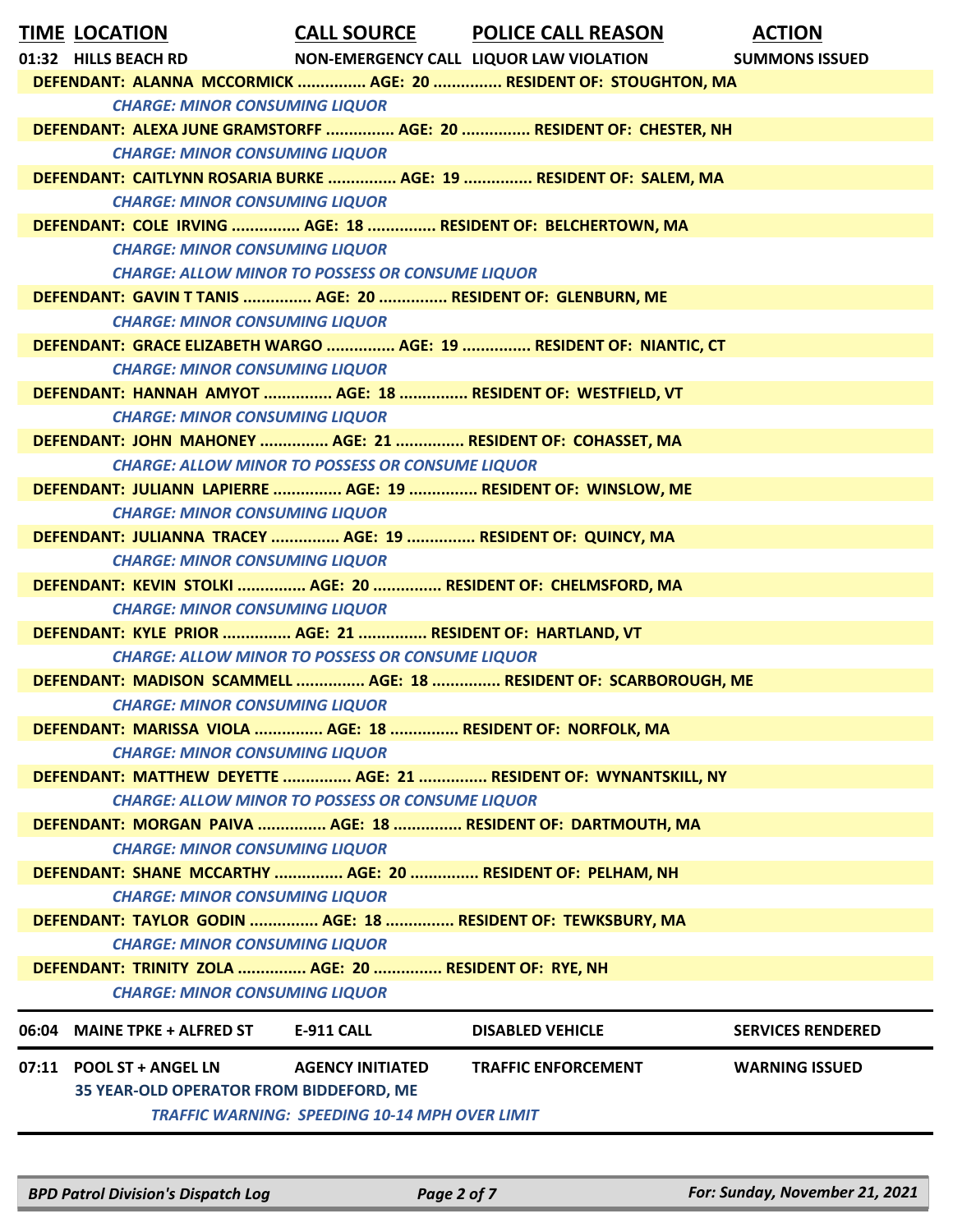|       | <b>TIME LOCATION</b><br>07:26 HIGH ST + CROSS ST                      | <b>CALL SOURCE</b>                                                               | <b>POLICE CALL REASON</b><br>NON-EMERGENCY CALL VEHICLE CRASH - POLICE ONLY                                                                                                          | <b>ACTION</b><br><b>STATE FORM TAKEN</b> |
|-------|-----------------------------------------------------------------------|----------------------------------------------------------------------------------|--------------------------------------------------------------------------------------------------------------------------------------------------------------------------------------|------------------------------------------|
|       | 07:29 WEST ST<br>17 YEAR-OLD OPERATOR FROM KENNEBUNKPORT, ME          | <b>AGENCY INITIATED</b><br><b>TRAFFIC WARNING: SPEEDING 10-14 MPH OVER LIMIT</b> | <b>TRAFFIC ENFORCEMENT</b>                                                                                                                                                           | <b>WARNING ISSUED</b>                    |
|       | 07:41 FOSS ST                                                         | <b>NON-EMERGENCY CALL SUSPICION</b>                                              |                                                                                                                                                                                      | <b>SERVICES RENDERED</b>                 |
|       | 07:43 WEST ST<br>53 YEAR-OLD OPERATOR FROM BIDDEFORD, ME              | <b>AGENCY INITIATED</b>                                                          | <b>TRAFFIC ENFORCEMENT</b><br>TRAFFIC WARNING: OPERATE VEHICLE W/O VALID INSPECTION CERTIFICATE                                                                                      | <b>WARNING ISSUED</b>                    |
| 08:03 | <b>ELM ST</b><br>37 YEAR-OLD OPERATOR FROM SACO, ME                   | <b>AGENCY INITIATED</b>                                                          | <b>TRAFFIC ENFORCEMENT</b><br><b>TRAFFIC CITATION: FAILING TO PRODUCE EVIDENCE OF VEHICLE INSURANCE</b><br><b>TRAFFIC CITATION: OPERATE VEHICLE W/O VALID INSPECTION CERTIFICATE</b> | <b>VSAC ISSUED</b>                       |
| 08:09 | <b>ELM ST</b>                                                         | NON-EMERGENCY CALL HARASSMENT                                                    |                                                                                                                                                                                      | <b>SERVICES RENDERED</b>                 |
| 08:20 | <b>MILE STRETCH RD</b>                                                | NON-EMERGENCY CALL PARKING COMPLAINT                                             |                                                                                                                                                                                      | <b>WARNING ISSUED</b>                    |
| 08:26 | <b>POOL ST</b><br>35 YEAR-OLD OPERATOR FROM BIDDEFORD, ME             | <b>AGENCY INITIATED</b><br><b>TRAFFIC WARNING: SPEEDING 1-9 MPH OVER LIMIT</b>   | <b>TRAFFIC ENFORCEMENT</b>                                                                                                                                                           | <b>WARNING ISSUED</b>                    |
| 08:29 | <b>ALFRED ST</b>                                                      | <b>NON-EMERGENCY CALL PAPERWORK</b>                                              |                                                                                                                                                                                      | <b>PAPERWORK NOT SERVED</b>              |
| 08:35 | <b>POOL ST + DECARY RD</b><br>34 YEAR-OLD OPERATOR FROM BIDDEFORD, ME | <b>AGENCY INITIATED</b><br><b>TRAFFIC WARNING: SPEEDING 10-14 MPH OVER LIMIT</b> | <b>TRAFFIC ENFORCEMENT</b>                                                                                                                                                           | <b>WARNING ISSUED</b>                    |
| 08:37 | <b>SUMMER ST</b>                                                      | <b>E-911 CALL</b>                                                                | <b>ASSIST: MEDICAL</b>                                                                                                                                                               | <b>TRANSPORT TO HOSPITAL</b>             |
| 08:42 | <b>PIERSONS LN</b>                                                    | <b>AGENCY INITIATED</b>                                                          | <b>OUT FOR FOLLOW UP</b>                                                                                                                                                             | <b>NEGATIVE CONTACT</b>                  |
| 08:57 | <b>POOL ST</b><br><b>19 YEAR-OLD OPERATOR FROM GORHAM, ME</b>         | <b>AGENCY INITIATED</b>                                                          | <b>TRAFFIC ENFORCEMENT</b><br><b>TRAFFIC WARNING: FAILING TO HAVE MOTOR VEHICLE LICENSE IN POSSESION</b><br>TRAFFIC WARNING: OPERATE VEHICLE W/O VALID INSPECTION CERTIFICATE        | <b>WARNING ISSUED</b>                    |
| 09:03 | <b>POOL ST + DECARY RD</b><br>21 YEAR-OLD OPERATOR FROM BIDDEFORD, ME | <b>AGENCY INITIATED</b><br><b>TRAFFIC WARNING: SPEEDING 1-9 MPH OVER LIMIT</b>   | <b>TRAFFIC ENFORCEMENT</b>                                                                                                                                                           | <b>WARNING ISSUED</b>                    |
| 09:09 | <b>POOL ST</b><br><b>60 YEAR-OLD OPERATOR FROM BIDDEFORD, ME</b>      | <b>AGENCY INITIATED</b><br><b>TRAFFIC WARNING: SPEEDING 10-14 MPH OVER LIMIT</b> | <b>TRAFFIC ENFORCEMENT</b>                                                                                                                                                           | <b>WARNING ISSUED</b>                    |
| 09:13 | <b>POOL ST</b><br>64 YEAR-OLD OPERATOR FROM KENNEBUNKPORT, ME         | <b>AGENCY INITIATED</b><br><b>TRAFFIC WARNING: SPEEDING 1-9 MPH OVER LIMIT</b>   | <b>TRAFFIC ENFORCEMENT</b>                                                                                                                                                           | <b>WARNING ISSUED</b>                    |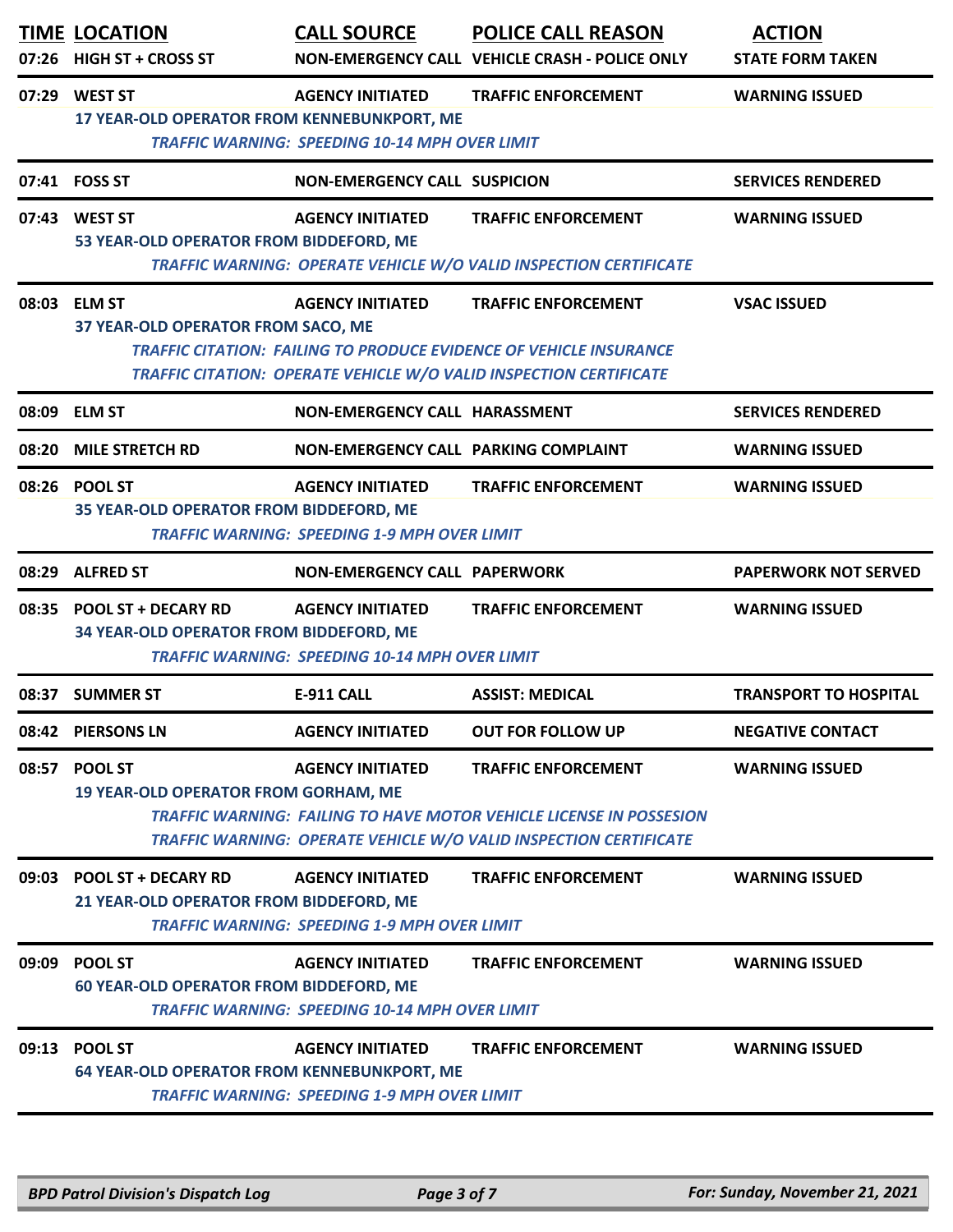|       | <b>TIME LOCATION</b><br>09:13 WEST ST                                                             | <b>CALL SOURCE</b><br><b>AGENCY INITIATED</b>          | <b>POLICE CALL REASON</b><br><b>TRAFFIC ENFORCEMENT</b>                                                                                    | <b>ACTION</b><br><b>WARNING ISSUED</b> |  |  |
|-------|---------------------------------------------------------------------------------------------------|--------------------------------------------------------|--------------------------------------------------------------------------------------------------------------------------------------------|----------------------------------------|--|--|
|       | <b>30 YEAR-OLD OPERATOR FROM ARUNDEL, ME</b>                                                      |                                                        | <b>TRAFFIC WARNING: OPERATE VEHICLE W/O VALID INSPECTION CERTIFICATE</b><br>TRAFFIC WARNING: OPERATING VEHICLE WITH INADEQUATE REAR LIGHTS |                                        |  |  |
|       | 09:14 ALFRED ST                                                                                   | <b>AGENCY INITIATED</b>                                | <b>ASSIST: MEDICAL</b>                                                                                                                     | <b>TRANSPORT TO HOSPITAL</b>           |  |  |
|       | 09:15 PONDEROSA LN                                                                                | <b>E-911 CALL</b>                                      | <b>ANIMAL COMPLAINT</b>                                                                                                                    | <b>SERVICES RENDERED</b>               |  |  |
|       | 09:19 POOL ST + MEETINGHOUSE R AGENCY INITIATED<br>77 YEAR-OLD OPERATOR FROM SACO, ME             | <b>TRAFFIC WARNING: SPEEDING 1-9 MPH OVER LIMIT</b>    | <b>TRAFFIC ENFORCEMENT</b>                                                                                                                 | <b>WARNING ISSUED</b>                  |  |  |
|       | 09:31 WEST ST                                                                                     | <b>AGENCY INITIATED</b>                                | <b>TRAFFIC ENFORCEMENT</b>                                                                                                                 | <b>WARNING ISSUED</b>                  |  |  |
|       | <b>19 YEAR-OLD OPERATOR FROM WILMINGTON, MA</b>                                                   | <b>TRAFFIC WARNING: SPEEDING 10-14 MPH OVER LIMIT</b>  |                                                                                                                                            |                                        |  |  |
|       | 09:34 ALFRED ST                                                                                   |                                                        | NON-EMERGENCY CALL CRIM THREAT / TERRORIZING                                                                                               | <b>SUMMONS ISSUED</b>                  |  |  |
|       | <b>CHARGE: TERRORIZING</b>                                                                        |                                                        | DEFENDANT: KAYTLIN MARIE MORIN  AGE: 24  RESIDENT OF: BIDDEFORD, ME                                                                        |                                        |  |  |
|       | 10:24 POOL ST                                                                                     | <b>AGENCY INITIATED</b>                                | <b>TRAFFIC ENFORCEMENT</b>                                                                                                                 | <b>WARNING ISSUED</b>                  |  |  |
|       | 19 YEAR-OLD OPERATOR FROM MERRIMAC, MA                                                            | <b>TRAFFIC WARNING: SPEEDING 10-14 MPH OVER LIMIT</b>  |                                                                                                                                            |                                        |  |  |
|       | 10:31 POOL ST + BLANDINGS WAY AGENCY INITIATED<br>21 YEAR-OLD OPERATOR FROM SACO, ME              |                                                        | <b>TRAFFIC ENFORCEMENT</b>                                                                                                                 | <b>VSAC ISSUED</b>                     |  |  |
|       |                                                                                                   | <b>TRAFFIC CITATION: SPEEDING 25-29 MPH OVER LIMIT</b> |                                                                                                                                            |                                        |  |  |
| 10:40 | <b>POOL ST</b>                                                                                    | <b>AGENCY INITIATED</b>                                | <b>TRAFFIC ENFORCEMENT</b>                                                                                                                 | <b>VSAC ISSUED</b>                     |  |  |
|       | 32 YEAR-OLD OPERATOR FROM BIDDEFORD, ME                                                           |                                                        | <b>TRAFFIC CITATION: FAILING TO PRODUCE EVIDENCE OF VEHICLE INSURANCE</b>                                                                  |                                        |  |  |
|       |                                                                                                   | <b>TRAFFIC WARNING: FAILURE TO REGISTER VEHICLE</b>    |                                                                                                                                            |                                        |  |  |
|       |                                                                                                   | <b>TRAFFIC WARNING: SPEEDING 10-14 MPH OVER LIMIT</b>  |                                                                                                                                            |                                        |  |  |
|       | 10:51 POOL ST<br>58 YEAR-OLD OPERATOR FROM BIDDEFORD, ME                                          | <b>AGENCY INITIATED</b>                                | <b>TRAFFIC ENFORCEMENT</b>                                                                                                                 | <b>WARNING ISSUED</b>                  |  |  |
|       |                                                                                                   | <b>TRAFFIC WARNING: FAILURE TO REGISTER VEHICLE</b>    |                                                                                                                                            |                                        |  |  |
|       | <b>TRAFFIC WARNING: SPEEDING 10-14 MPH OVER LIMIT</b>                                             |                                                        |                                                                                                                                            |                                        |  |  |
| 10:59 | <b>POOL ST</b>                                                                                    | <b>AGENCY INITIATED</b>                                | <b>TRAFFIC ENFORCEMENT</b>                                                                                                                 | <b>VSAC ISSUED</b>                     |  |  |
|       | 33 YEAR-OLD OPERATOR FROM BIDDEFORD, ME<br><b>TRAFFIC CITATION: SPEEDING 15-19 MPH OVER LIMIT</b> |                                                        |                                                                                                                                            |                                        |  |  |
|       | <b>TRAFFIC WARNING: FAILING TO CARRY VEHICLE REGISTRATION</b>                                     |                                                        |                                                                                                                                            |                                        |  |  |
|       | TRAFFIC WARNING: FAILING TO HAVE MOTOR VEHICLE LICENSE IN POSSESION                               |                                                        |                                                                                                                                            |                                        |  |  |
|       |                                                                                                   |                                                        | TRAFFIC WARNING: FAILING TO NOTIFY STATE OF NAME AND ADDRESS CHANGE                                                                        |                                        |  |  |
|       | 11:00 ELM ST                                                                                      | <b>E-911 CALL</b>                                      | <b>THEFT</b>                                                                                                                               | <b>NO ACTION REQUIRED</b>              |  |  |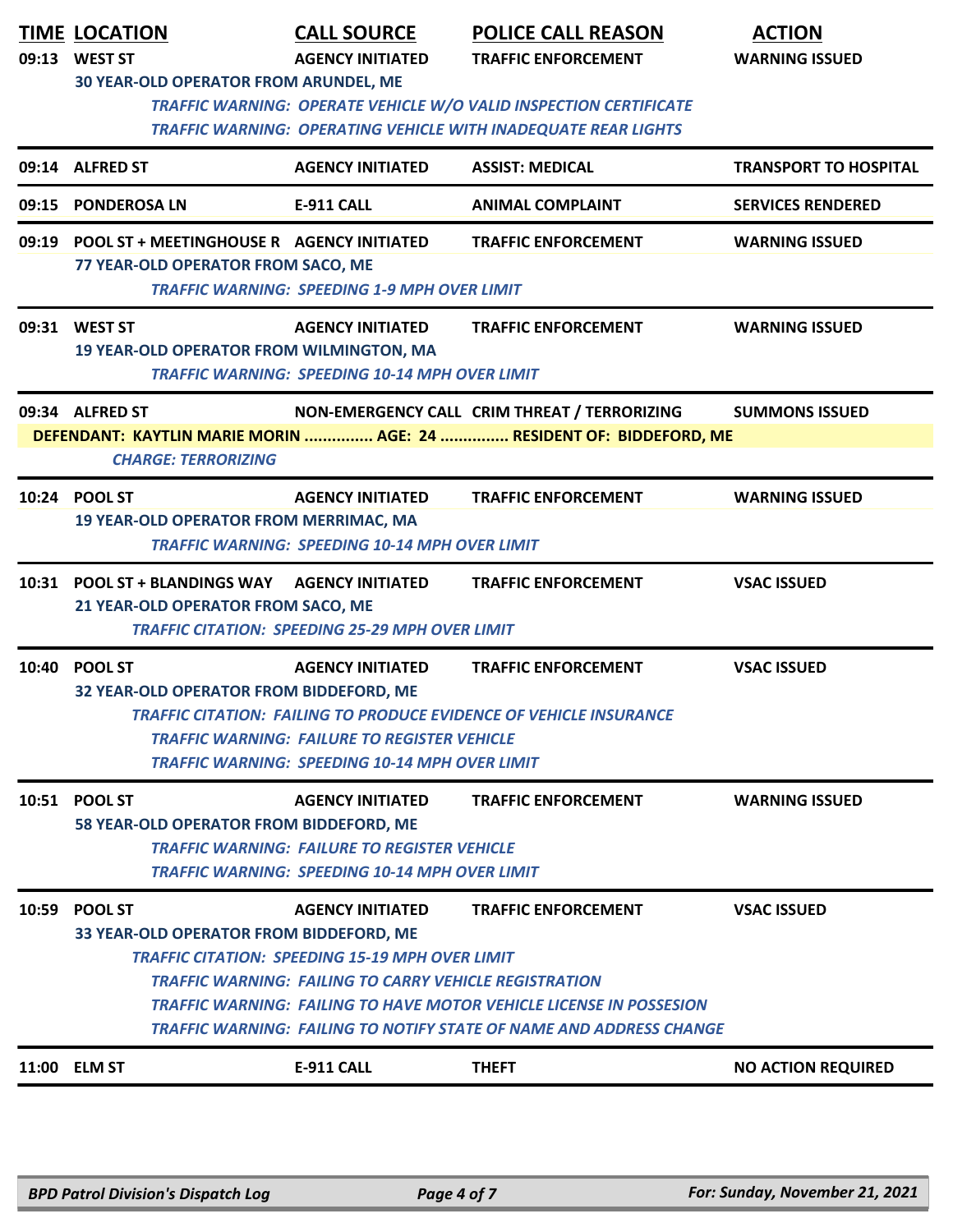|       | <b>TIME LOCATION</b><br>11:12 POOL ST<br>33 YEAR-OLD OPERATOR FROM BIDDEFORD, ME                                                                                                                                                                                                                                                                                                                                         | <b>CALL SOURCE</b><br><b>AGENCY INITIATED</b><br><b>TRAFFIC WARNING: FAILURE TO REGISTER VEHICLE</b><br><b>TRAFFIC WARNING: SPEEDING 10-14 MPH OVER LIMIT</b> | <b>POLICE CALL REASON</b><br><b>TRAFFIC ENFORCEMENT</b><br>TRAFFIC CITATION: FAILING TO PRODUCE EVIDENCE OF VEHICLE INSURANCE<br><b>TRAFFIC WARNING: OPERATE VEHICLE W/O VALID INSPECTION CERTIFICATE</b> | <b>ACTION</b><br><b>VSAC ISSUED</b> |  |
|-------|--------------------------------------------------------------------------------------------------------------------------------------------------------------------------------------------------------------------------------------------------------------------------------------------------------------------------------------------------------------------------------------------------------------------------|---------------------------------------------------------------------------------------------------------------------------------------------------------------|-----------------------------------------------------------------------------------------------------------------------------------------------------------------------------------------------------------|-------------------------------------|--|
|       | 11:13 POOL ST                                                                                                                                                                                                                                                                                                                                                                                                            | <b>NON-EMERGENCY CALL SUSPICION</b>                                                                                                                           |                                                                                                                                                                                                           | <b>SERVICES RENDERED</b>            |  |
|       | 11:48 POOL ST + PIKE ST<br>37 YEAR-OLD OPERATOR FROM BIDDEFORD, ME                                                                                                                                                                                                                                                                                                                                                       | <b>AGENCY INITIATED</b><br><b>TRAFFIC CITATION: SPEEDING 20-24 MPH OVER LIMIT</b>                                                                             | <b>TRAFFIC ENFORCEMENT</b><br><b>TRAFFIC WARNING: FAILING TO NOTIFY STATE OF NAME AND ADDRESS CHANGE</b>                                                                                                  | <b>VSAC ISSUED</b>                  |  |
|       | 11:59 BRISTOL ST<br><b>40 YEAR-OLD OPERATOR FROM SABATTUS, ME</b>                                                                                                                                                                                                                                                                                                                                                        | <b>AGENCY INITIATED</b><br><b>TRAFFIC WARNING: SPEEDING 1-9 MPH OVER LIMIT</b>                                                                                | <b>TRAFFIC ENFORCEMENT</b>                                                                                                                                                                                | <b>WARNING ISSUED</b>               |  |
| 12:05 | <b>BIDDEFORD GATEWAY CTR</b>                                                                                                                                                                                                                                                                                                                                                                                             | <b>WALK-IN AT STATION</b>                                                                                                                                     | <b>BURGLARY OF A MOTOR VEHICLE</b>                                                                                                                                                                        | <b>REPORT TAKEN</b>                 |  |
|       | 12:09 POOL ST<br><b>18 YEAR-OLD OPERATOR FROM METHUEN, MA</b>                                                                                                                                                                                                                                                                                                                                                            | <b>AGENCY INITIATED</b><br><b>TRAFFIC CITATION: SPEEDING 15-19 MPH OVER LIMIT</b>                                                                             | <b>TRAFFIC ENFORCEMENT</b>                                                                                                                                                                                | <b>VSAC ISSUED</b>                  |  |
|       | 12:20 POOL ST<br><b>20 YEAR-OLD OPERATOR FROM FRANKLIN, NY</b>                                                                                                                                                                                                                                                                                                                                                           | <b>AGENCY INITIATED</b><br><b>TRAFFIC WARNING: SPEEDING 1-9 MPH OVER LIMIT</b>                                                                                | <b>TRAFFIC ENFORCEMENT</b>                                                                                                                                                                                | <b>WARNING ISSUED</b>               |  |
| 12:27 | <b>POOL ST + SEVIGNY AVE</b><br><b>TRAFFIC ENFORCEMENT</b><br><b>AGENCY INITIATED</b><br><b>VSAC ISSUED</b><br>27 YEAR-OLD OPERATOR FROM SACO, ME<br><b>TRAFFIC CITATION: SPEEDING 15-19 MPH OVER LIMIT</b><br><b>TRAFFIC WARNING: FAILURE TO REGISTER VEHICLE</b><br><b>TRAFFIC WARNING: OPERATE VEHICLE W/O VALID INSPECTION CERTIFICATE</b><br><b>TRAFFIC WARNING: OPERATING VEHICLE WITH INADEQUATE BRAKE LIGHTS</b> |                                                                                                                                                               |                                                                                                                                                                                                           |                                     |  |
|       | 12:46 WEST ST<br><b>62 YEAR-OLD OPERATOR FROM BIDDEFORD, ME</b>                                                                                                                                                                                                                                                                                                                                                          | <b>AGENCY INITIATED</b><br><b>TRAFFIC WARNING: SPEEDING 10-14 MPH OVER LIMIT</b>                                                                              | <b>TRAFFIC ENFORCEMENT</b>                                                                                                                                                                                | <b>WARNING ISSUED</b>               |  |
| 12:53 | <b>WEST ST</b><br>58 YEAR-OLD OPERATOR FROM SPRINGVALE, ME                                                                                                                                                                                                                                                                                                                                                               | <b>AGENCY INITIATED</b><br><b>TRAFFIC WARNING: SPEEDING 10-14 MPH OVER LIMIT</b>                                                                              | <b>TRAFFIC ENFORCEMENT</b>                                                                                                                                                                                | <b>WARNING ISSUED</b>               |  |
|       | 13:11 POOL ST<br>27 YEAR-OLD OPERATOR FROM PORTLAND, ME                                                                                                                                                                                                                                                                                                                                                                  | <b>AGENCY INITIATED</b><br><b>TRAFFIC WARNING: SPEEDING 10-14 MPH OVER LIMIT</b>                                                                              | <b>TRAFFIC ENFORCEMENT</b><br><b>TRAFFIC WARNING: OPERATE VEHICLE W/O VALID INSPECTION CERTIFICATE</b>                                                                                                    | <b>WARNING ISSUED</b>               |  |
|       | 13:16 POOL ST<br><b>41 YEAR-OLD OPERATOR FROM CHARLTON, MA</b>                                                                                                                                                                                                                                                                                                                                                           | <b>AGENCY INITIATED</b><br><b>TRAFFIC WARNING: SPEEDING 10-14 MPH OVER LIMIT</b>                                                                              | <b>TRAFFIC ENFORCEMENT</b>                                                                                                                                                                                | <b>WARNING ISSUED</b>               |  |
|       | <b>BPD Patrol Division's Dispatch Log</b>                                                                                                                                                                                                                                                                                                                                                                                | Page 5 of 7                                                                                                                                                   |                                                                                                                                                                                                           | For: Sunday, November 21, 2021      |  |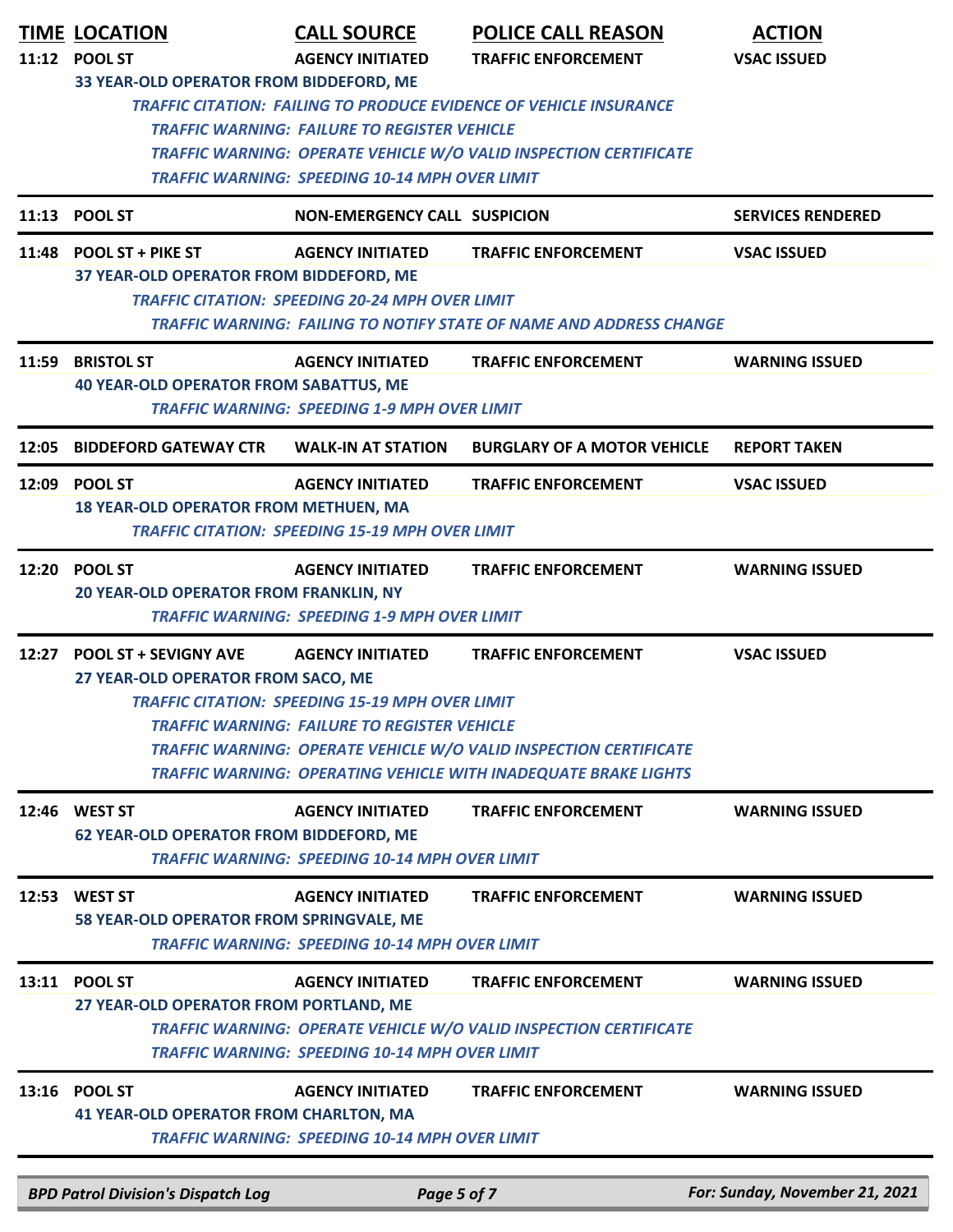| 13:23 | <b>TIME LOCATION</b><br><b>POOL ST</b><br>34 YEAR-OLD OPERATOR FROM BIDDEFORD, ME | <b>CALL SOURCE</b><br><b>AGENCY INITIATED</b>                                                                                            | <b>POLICE CALL REASON</b><br><b>TRAFFIC ENFORCEMENT</b><br>TRAFFIC CITATION: OPERATE VEHICLE W/O VALID INSPECTION CERTIFICATE<br><b>TRAFFIC WARNING: FAILING TO NOTIFY STATE OF NAME AND ADDRESS CHANGE</b> | <b>ACTION</b><br><b>VSAC ISSUED</b> |
|-------|-----------------------------------------------------------------------------------|------------------------------------------------------------------------------------------------------------------------------------------|-------------------------------------------------------------------------------------------------------------------------------------------------------------------------------------------------------------|-------------------------------------|
| 13:34 | <b>MEETINGHOUSE RD</b><br><b>62 YEAR-OLD OPERATOR FROM BIDDEFORD, ME</b>          | <b>AGENCY INITIATED</b><br><b>TRAFFIC WARNING: SPEEDING 10-14 MPH OVER LIMIT</b>                                                         | <b>TRAFFIC ENFORCEMENT</b>                                                                                                                                                                                  | <b>WARNING ISSUED</b>               |
|       | 13:46 WEST ST<br><b>64 YEAR-OLD OPERATOR FROM KENNEBUNKPORT, ME</b>               | <b>AGENCY INITIATED</b><br>TRAFFIC WARNING: SPEEDING 1-9 MPH OVER LIMIT                                                                  | <b>TRAFFIC ENFORCEMENT</b><br><b>TRAFFIC CITATION: FAILING TO PRODUCE EVIDENCE OF VEHICLE INSURANCE</b>                                                                                                     | <b>VSAC ISSUED</b>                  |
|       | 13:54 WEST ST<br>55 YEAR-OLD OPERATOR FROM GORHAM, ME                             | <b>AGENCY INITIATED</b><br><b>TRAFFIC WARNING: SPEEDING 10-14 MPH OVER LIMIT</b>                                                         | <b>TRAFFIC ENFORCEMENT</b>                                                                                                                                                                                  | <b>WARNING ISSUED</b>               |
| 14:00 | <b>WEST ST</b><br>28 YEAR-OLD OPERATOR FROM BIDDEFORD, ME                         | <b>AGENCY INITIATED</b><br><b>TRAFFIC WARNING: SPEEDING 1-9 MPH OVER LIMIT</b>                                                           | <b>TRAFFIC ENFORCEMENT</b>                                                                                                                                                                                  | <b>WARNING ISSUED</b>               |
| 14:01 | <b>BRADBURY ST</b>                                                                | NON-EMERGENCY CALL DISORDERLY CONDUCT                                                                                                    |                                                                                                                                                                                                             | <b>WARNING ISSUED</b>               |
|       | 14:17 WEST ST<br><b>63 YEAR-OLD OPERATOR FROM NASHUA, NH</b>                      | <b>AGENCY INITIATED</b><br><b>TRAFFIC WARNING: SPEEDING 1-9 MPH OVER LIMIT</b>                                                           | <b>TRAFFIC ENFORCEMENT</b>                                                                                                                                                                                  | <b>WARNING ISSUED</b>               |
|       | 14:24 WEST ST<br>18 YEAR-OLD OPERATOR FROM OLD ORCHARD BEACH, ME                  | <b>AGENCY INITIATED</b><br><b>TRAFFIC CITATION: SPEEDING 15-19 MPH OVER LIMIT</b><br><b>TRAFFIC WARNING: FAILURE TO REGISTER VEHICLE</b> | <b>TRAFFIC ENFORCEMENT</b>                                                                                                                                                                                  | <b>VSAC ISSUED</b>                  |
| 14:30 | <b>BRADBURY ST</b>                                                                | NON-EMERGENCY CALL DISTURBANCE / NOISE                                                                                                   |                                                                                                                                                                                                             | <b>SERVICES RENDERED</b>            |
| 14:36 | <b>HILL ST</b><br>38 YEAR-OLD OPERATOR FROM BIDDEFORD, ME                         | <b>AGENCY INITIATED</b><br>TRAFFIC WARNING: SPEEDING 10-14 MPH OVER LIMIT                                                                | <b>TRAFFIC ENFORCEMENT</b><br><b>TRAFFIC CITATION: FAILING TO PRODUCE EVIDENCE OF VEHICLE INSURANCE</b>                                                                                                     | <b>VSAC ISSUED</b>                  |
|       | 14:43 ALFRED ST + PRECOURT ST                                                     | <b>E-911 CALL</b>                                                                                                                        | <b>ASSIST: VEHICLE CRASH - FIRE / EMS REPORT TAKEN</b>                                                                                                                                                      |                                     |
|       | 14:47 ELM ST                                                                      | <b>E-911 CALL</b>                                                                                                                        | <b>VEHICLE CRASH - POLICE ONLY</b>                                                                                                                                                                          | <b>SERVICES RENDERED</b>            |
|       | 15:01 POOL ST                                                                     | <b>NON-EMERGENCY CALL THEFT</b>                                                                                                          |                                                                                                                                                                                                             | <b>REPORT TAKEN</b>                 |
| 15:08 | <b>MARINER WAY</b>                                                                | <b>AGENCY INITIATED</b>                                                                                                                  | <b>OUT FOR FOLLOW UP</b>                                                                                                                                                                                    | <b>SERVICES RENDERED</b>            |
|       | 15:59 HILL ST + MAIN ST                                                           | <b>NON-EMERGENCY CALL BOLO</b>                                                                                                           |                                                                                                                                                                                                             | <b>NEGATIVE CONTACT</b>             |
| 16:07 | <b>WEST ST + WENDELL AVE</b><br>25 YEAR-OLD OPERATOR FROM BIDDEFORD, ME           | <b>AGENCY INITIATED</b><br><b>TRAFFIC WARNING: SPEEDING 10-14 MPH OVER LIMIT</b>                                                         | <b>TRAFFIC ENFORCEMENT</b>                                                                                                                                                                                  | <b>WARNING ISSUED</b>               |

*BPD Patrol Division's Dispatch Log Page 6 of 7 For: Sunday, November 21, 2021*